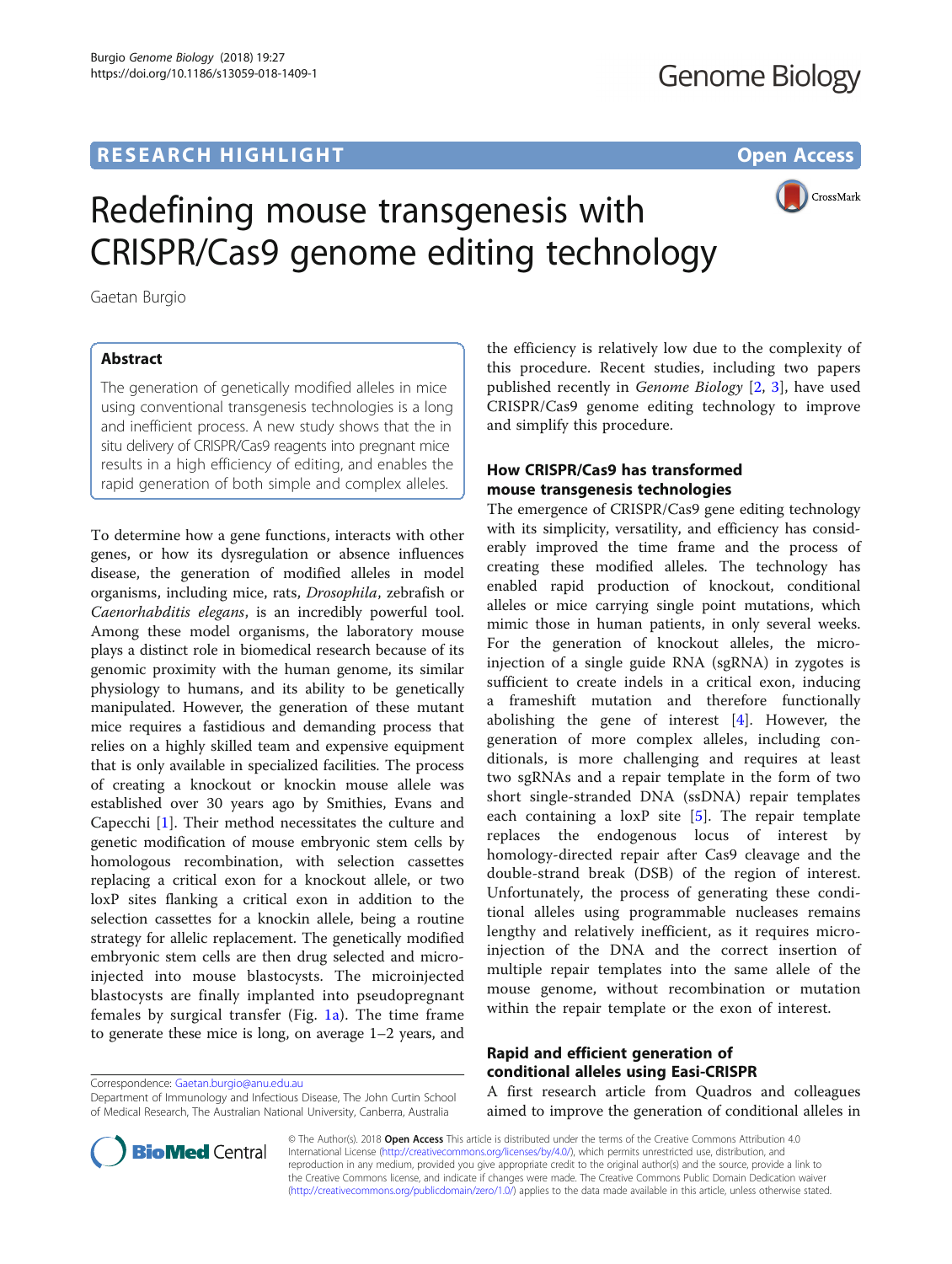<span id="page-1-0"></span>

Fig. 1 a Generation of knockout and knockin alleles using embryonic stem (ES) cell technology in mice. A cloning procedure is undertaken to insert the construct into a plasmid vector as a template to replace the endogenous locus. This template could be a drug-selection cassette only (knockout) or an exon flanked with two loxP sites, or a more complex feature (knockin). These vectors contain a positive and negative selection cassette. The plasmid is then electroporated into the ES cells and then drug selected in vitro. After verification that the sequence is correctly inserted, the cells are microinjected into a blastocyst, before being surgically transferred into pseudopregnant females. The chimeric progenies will be genotyped to ensure the expected construct is correctly inserted into the genome by homologous recombination. b Generation of complex alleles using improved-genome editing via oviductal nucleic acid delivery (i-GONAD) technology. One or two single guide RNAs (saRNA) are designed to either disrupt a critical exon (knockout) or remove an entire exon for replacement with a repair template (knockin). The sgRNAs are synthesized, or in vitro transcribed, and then complexed with the tracrRNA and then Cas9 protein to form a ribonucleoprotein (RNP) complex. The RNPs are in situ electroporated with a long single-stranded oligonucleotide repair template (ssODN) into the oviduct of a pregnant female. The progenies are genotyped to ascertain successful editing of the gene of interest

mice using programmable nucleases [[2](#page-2-0)]. The authors made the simple observation that since the efficiency to repair DNA after DSB is higher for the homology-directed repair pathway than homologous recombination, the delivery of a longer repair template would result in a higher efficiency for generating mutant alleles. This technique, called efficient addition with ssDNA inserts-CRISPR (Easi-CRISPR), involves targeting by two sgRNAs which flank the endogenous exon and are complexed with Cas9 to form a ribonucleoprotein complex for cellular delivery. The exon is replaced after the DSB of the DNA and repaired with a long-stranded oligonucleotide template containing two loxP sites and spanning the entire exon. The authors demonstrated the power of this approach by showing a high efficiency in editing and allelic replacement, averaging a 50% success rate, and up to 100% editing for certain alleles, which is a marked improvement compared with conventional methods. Future work and replication studies from various research groups and transgenesis core facilities will confirm or disprove these observations. However, while efficient, this technique does not solve the limiting issues of CRISPR/ Cas9, such as the requirement for highly trained staff and the use of an expensive microinjection apparatus only available in transgenesis core facilities.

## Combining CRISPR/Cas9 gene editing technology with an in situ delivery of the reagents in the oviduct: i-GONAD

A second research paper considerably simplified the procedure of generating complex alleles using CRISPR/Cas9 technology [[3\]](#page-2-0). Ohtsuka and colleagues reasoned that direct delivery of the CRISPR/Cas9 reagents into the mouse oviduct would be as efficient, and more effective, than microinjection and surgical transfer of zygotes [\[3](#page-2-0)]. This technique would bypass all lengthy and complex procedures, from the isolation of zygotes from the oviduct, to mouse embryo transfer into recipient females. The other advantage of this method would be the reduction of the number of animals required to generate a knockout or knockin allele, since it is no longer necessary to sacrifice females for zygote collection, and the authors show that the recipient females are able to be impregnated again after their first transgenic litter.

Ohtsuka and colleagues [\[3](#page-2-0)] postulated that in situ delivery of the CRISPR/Cas9 reagents to the mouse oviduct by electroporation would allow Cas9 protein access to the zygote DNA to edit the genome. To ascertain this hypothesis, Ohtsuka and colleagues optimized the delivery protocol of CRISPR/Cas9 reagents to the